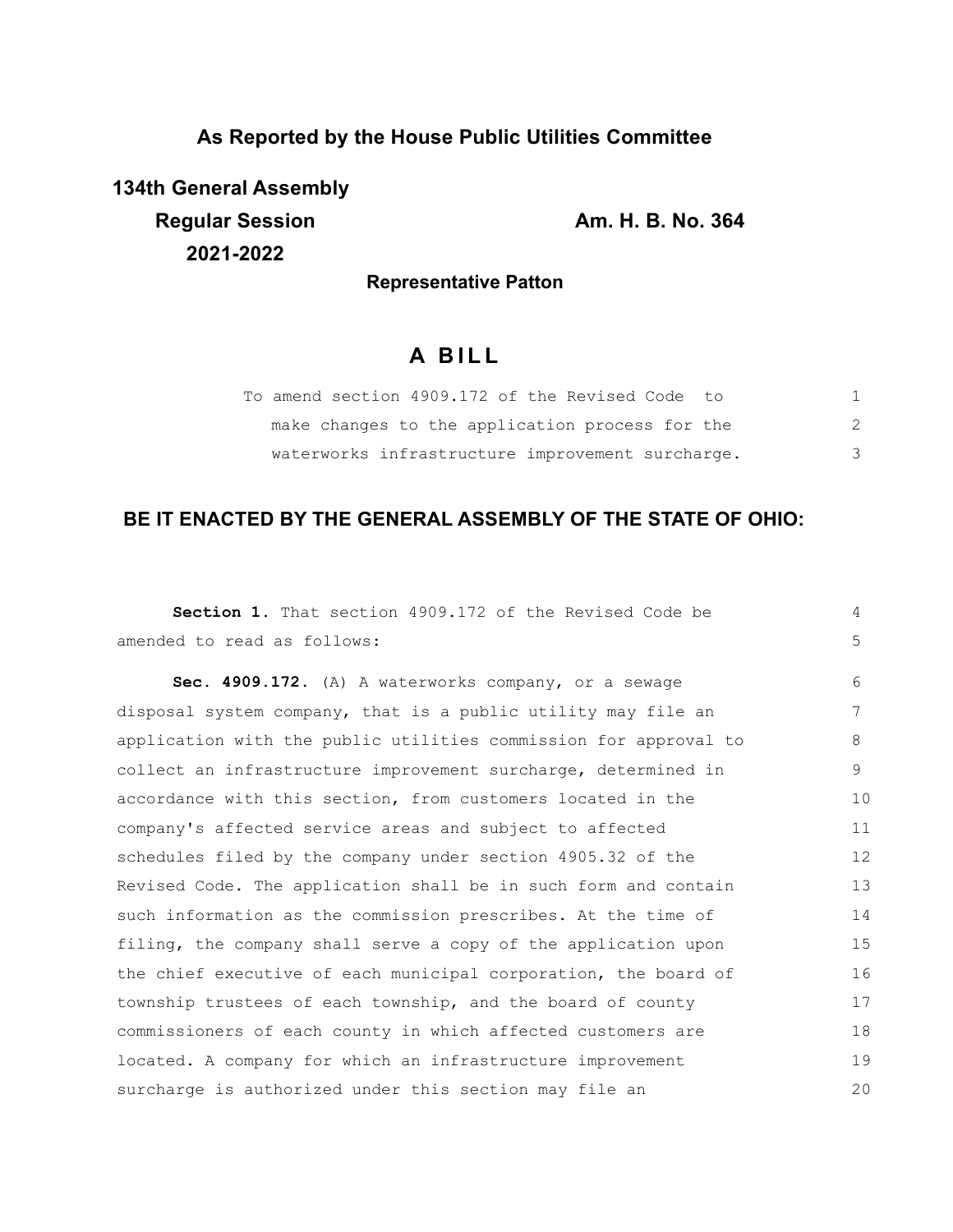#### **Am. H. B. No. 364** Page 2 **Page 2 As Reported by the House Public Utilities Committee**

application for another such surcharge not sooner than twelve months after the filing date of its most recent infrastructure improvement surcharge application. 21 22 23

(B) The commission shall provide an opportunity for the filing of comments on an application filed under division (A) of this section. After considering those comments, the commission may authorize an infrastructure improvement surcharge for the company that is just and reasonable and is sufficient, but does not exceed, the revenue requirement necessary to do both of the following: 24 25 26 27 28 29 30

(1) Cover such infrastructure plant costs of the company as are described in division (C) of this section, incurred after March 1, 2003, and before the date of filing, and not already reflected in the affected schedules filed by the company under section 4905.32 of the Revised Code:

(2) Provide a fair and reasonable rate of return on the filing date valuation of that particular infrastructure plant.

Each infrastructure improvement surcharge chargeable to each affected customer class within any single tariff of the company shall not exceed three per cent, for a sewage disposal system company, and four and one quarter one-quarter per cent, for a waterworks company, of the rates and charges applicable to the class and for the tariff in effect on the date the application was filed and, as to the allowed percentage increase, shall be uniform for each such class. The commission shall not authorize a company to have more than three infrastructure improvement surcharges for any single company tariff in effect at any time. 38 39 40 41 42 43 44 45 46 47 48

Additionally, the commission shall not authorize an

36 37

49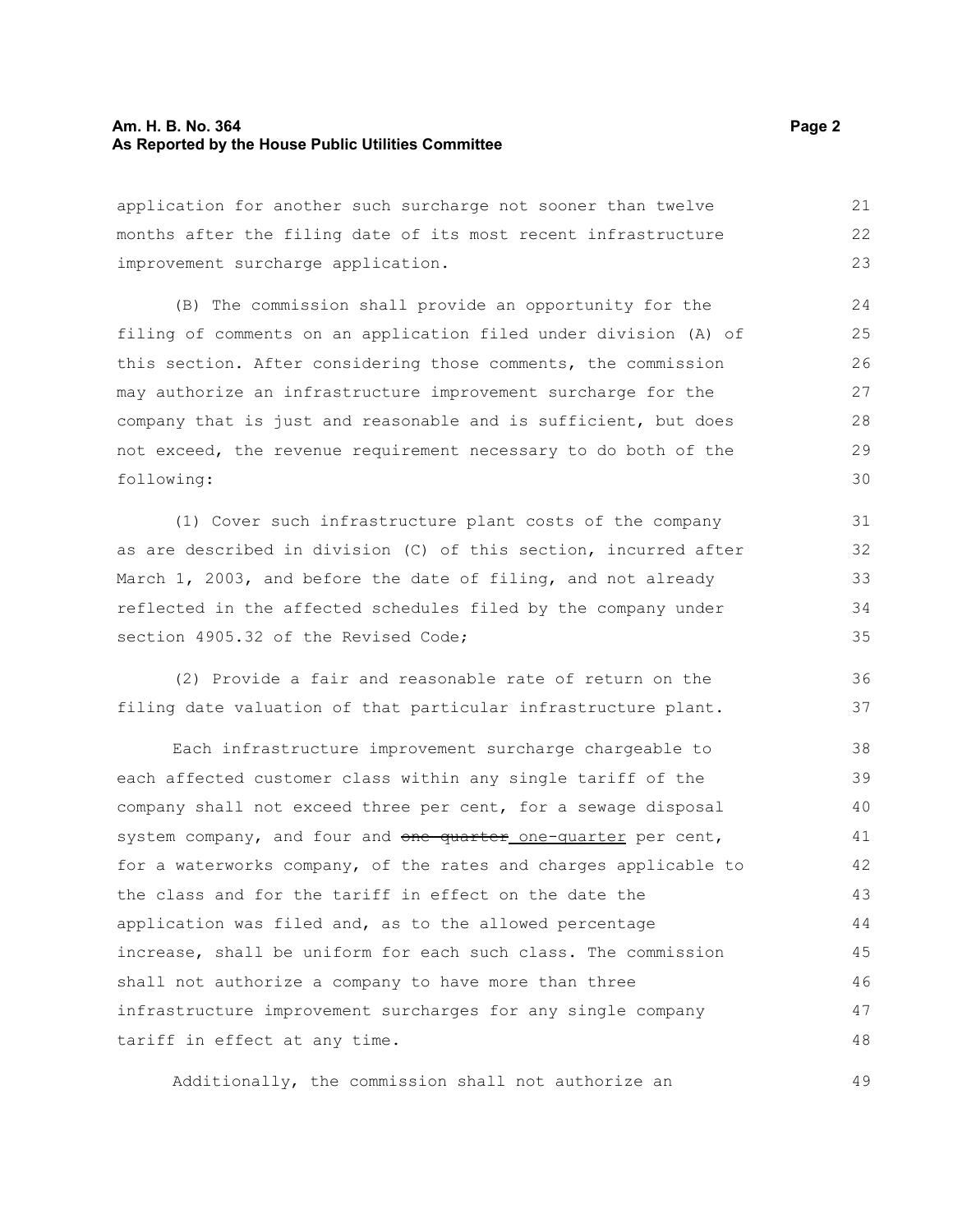#### **Am. H. B. No. 364** Page 3 **As Reported by the House Public Utilities Committee**

infrastructure improvement surcharge under this section if it determines that the surcharge causes the company to earn an excessive rate of return on its valuation under section 4909.15 of the Revised Code. 50 51 52 53

(C) For purposes of this section, a company's costs of infrastructure plant may include depreciation expenses. Such infrastructure plant may consist of the following capital improvements that the commission determines are prudent and used and useful in rendering public utility service and that are properly classified in the uniform system of accounts adopted by the National Association of Regulatory Utility Commissioners as identified in rule 4901:1-15-32 of the Administrative Code: 54 55 56 57 58 59 60 61

(1) In the case of a waterworks company, replacement of an existing plant including chemical feed systems, filters, pumps, motors, plant generators, meters, service lines, hydrants, mains, and valves, included in accounts 323, 324, 325, 326, 327, 328, 332, 342, 343, 345, 346, 347, and 348, as well as main extensions that eliminate dead ends to resolve documented water supply problems presenting significant health or safety issues to then existing customers, and main cleaning or relining; 62 63 64 65 66 67 68 69

(2) In the case of a sewage disposal system company, replacement of an existing infrastructure including chemical feed systems, filters, pumps, motors, sludge-handling equipment, plant generators, mains and lift stations, plant included in accounts 352, 352.1, 352.2, 353, 354, 355, 356, 362, 363, 364, 365, 372, 373, 374, and 375, as well as main extensions that resolve documented sewage disposal problems presenting significant health or safety issues to then existing customers, and main cleaning, inflow and infiltration elimination, or relining; 70 71 72 73 74 75 76 77 78 79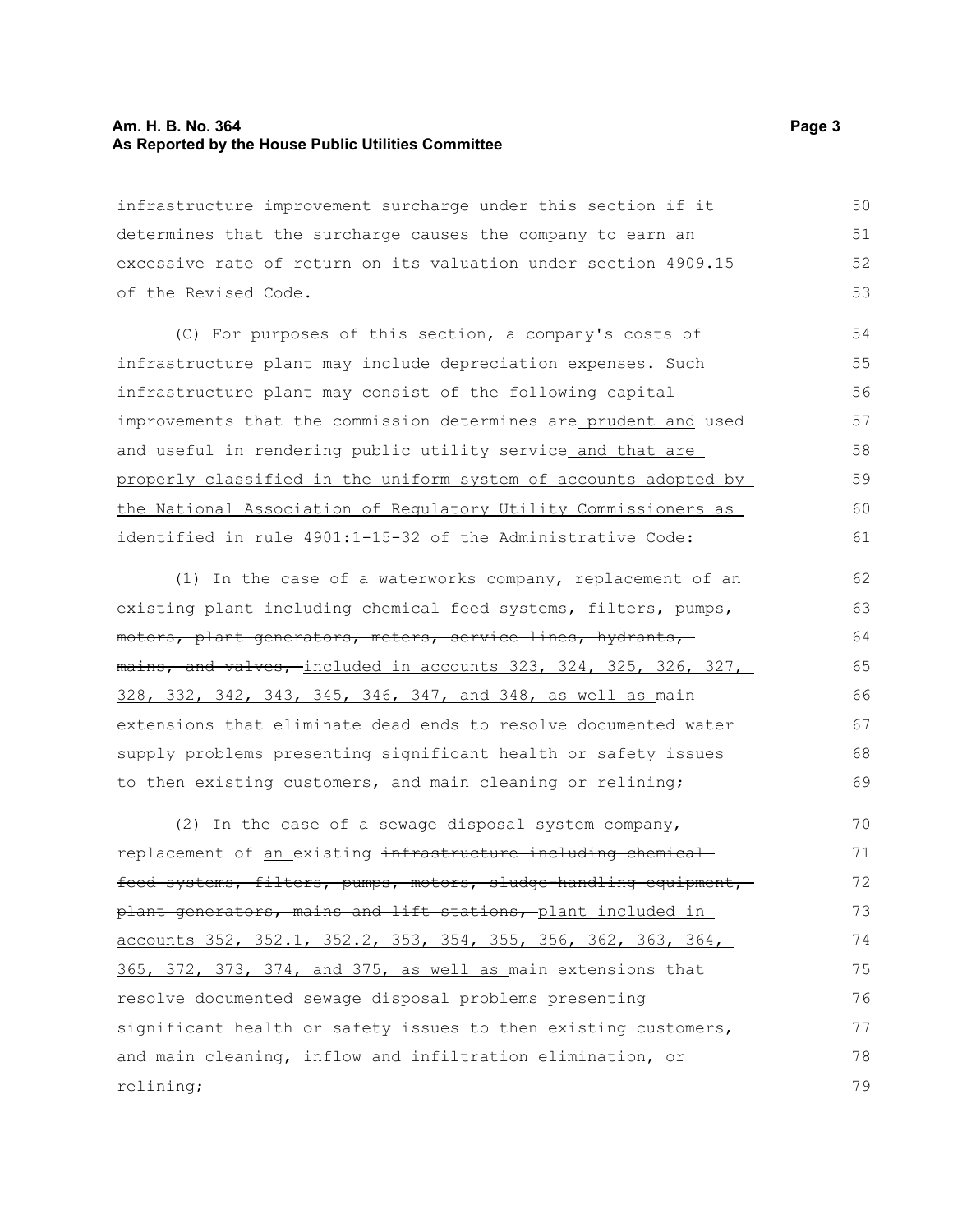## **Am. H. B. No. 364** Page 4 **As Reported by the House Public Utilities Committee**

| (3) Unreimbursed capital expenditures made by the                    | 80  |  |
|----------------------------------------------------------------------|-----|--|
|                                                                      | 81  |  |
| waterworks company, or the sewage disposal system company, for       |     |  |
| waterworks, or sewage disposal, facility relocation required by      | 82  |  |
| a governmental entity due to a street or highway project;            | 83  |  |
| (4) Capital expenditures made by the waterworks company or           | 84  |  |
| sewage disposal system company to comply with any consent            | 85  |  |
| decree, final order, or final rule of the United States              |     |  |
| environmental protection agency or the Ohio environmental            | 87  |  |
| protection agency.                                                   | 88  |  |
| (5) Minimum land or land rights acquired by the company as           | 89  |  |
| necessary for any service line, equipment, or facility described     | 90  |  |
| in divisions $(C) (1)$ to $\overline{(3)}$ (4) of this section.      | 91  |  |
| As used in divisions (C) (1) and (2) of this section,                | 92  |  |
| <u>"replacement of an existing plant" includes replacements that</u> | 93  |  |
| result in an upgrade or improvement of the previously existing       | 94  |  |
| plant, provided that the replacement plant is prudent, qualifies     |     |  |
| for recovery under this section, and performs the same or            |     |  |
| similar function or purpose as it did prior to the replacement.      | 97  |  |
| (D) (1) If the commission fails to issue a final order               | 98  |  |
| within one hundred eighty days after the date the application is     | 99  |  |
| filed under this section, and at the waterworks or sewage            | 100 |  |
| disposal company's discretion, a surcharge not to exceed the         | 101 |  |
| proposed surcharge shall go into effect upon the filing of the       | 102 |  |
| revised affected rate schedules by the company, subject to           | 103 |  |
| refund of amounts collected that exceed those authorized by the      | 104 |  |
| final order of the commission.                                       | 105 |  |
| (2) All refunds shall include interest at the rate stated            | 106 |  |
| in section 1343.03 of the Revised Code and shall be accomplished     | 107 |  |
| in a manner as prescribed by the commission in its final order.      | 108 |  |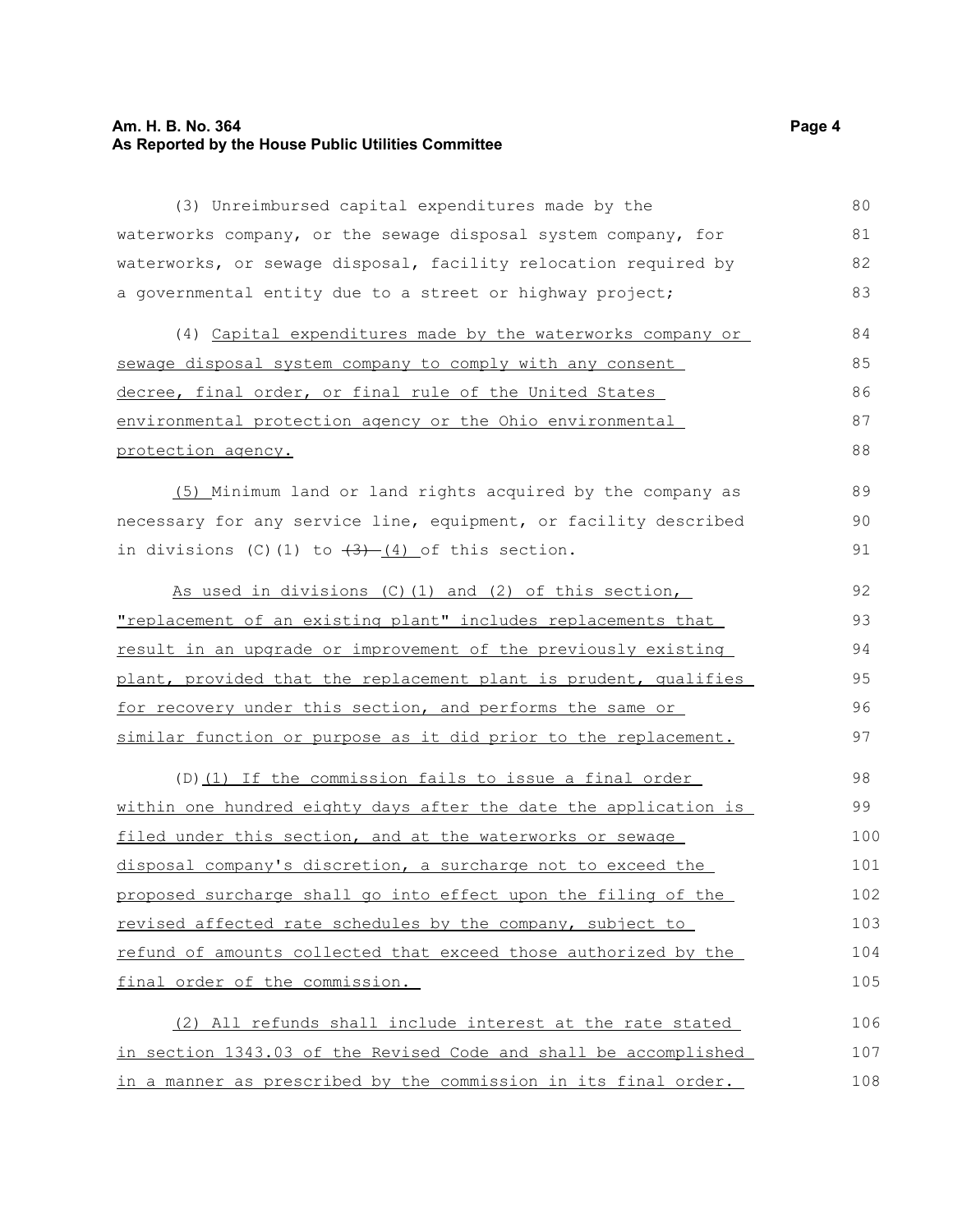## **Am. H. B. No. 364 Page 5 As Reported by the House Public Utilities Committee**

| The commission may require an undertaking to secure the refund         | 109 |
|------------------------------------------------------------------------|-----|
| under this division if it finds it is warranted by the financial       | 110 |
| condition of the waterworks or sewage disposal system company.         | 111 |
| (3) This division shall only apply to applications filed               | 112 |
| by a waterworks or sewage disposal system company that has             | 113 |
| annual operating revenues of two hundred fifty thousand dollars        | 114 |
| or more.                                                               | 115 |
| (E) During the period that an authorized infrastructure                | 116 |
| improvement surcharge is in effect, the commission, by order and       | 117 |
| on its own motion or upon good cause shown, may reduce the             | 118 |
| amount of or terminate an infrastructure improvement surcharge         | 119 |
| if it determines that the surcharge causes the company to earn         | 120 |
| an excessive rate of return on its valuation under section             | 121 |
| 4909.15 of the Revised Code.                                           | 122 |
| $\overline{E}$ (F) An order issued by the commission deciding an       | 123 |
| application by a waterworks company or a sewage disposal system        | 124 |
| company for an increase in rates and charges pursuant to an            | 125 |
| application filed by the company under section 4909.18 of the          | 126 |
| Revised Code shall provide for the termination, as of the              | 127 |
| earlier of the effective date of the increase or the date              | 128 |
| specified in division (F) of this section, of any infrastructure       | 129 |
| improvement surcharges of the company authorized under this            | 130 |
| section.                                                               | 131 |
| (F) (G) All surcharges authorized under this section shall             | 132 |
| terminate by operation of law not later than December 31,              | 133 |
| <del>2025</del> 2036.                                                  | 134 |
| $\left(\frac{1}{6}\right)$ (H) The company shall provide notice of any | 135 |
| infrastructure improvement surcharge authorized under this             | 136 |

section to each affected customer with or on the customer's

137